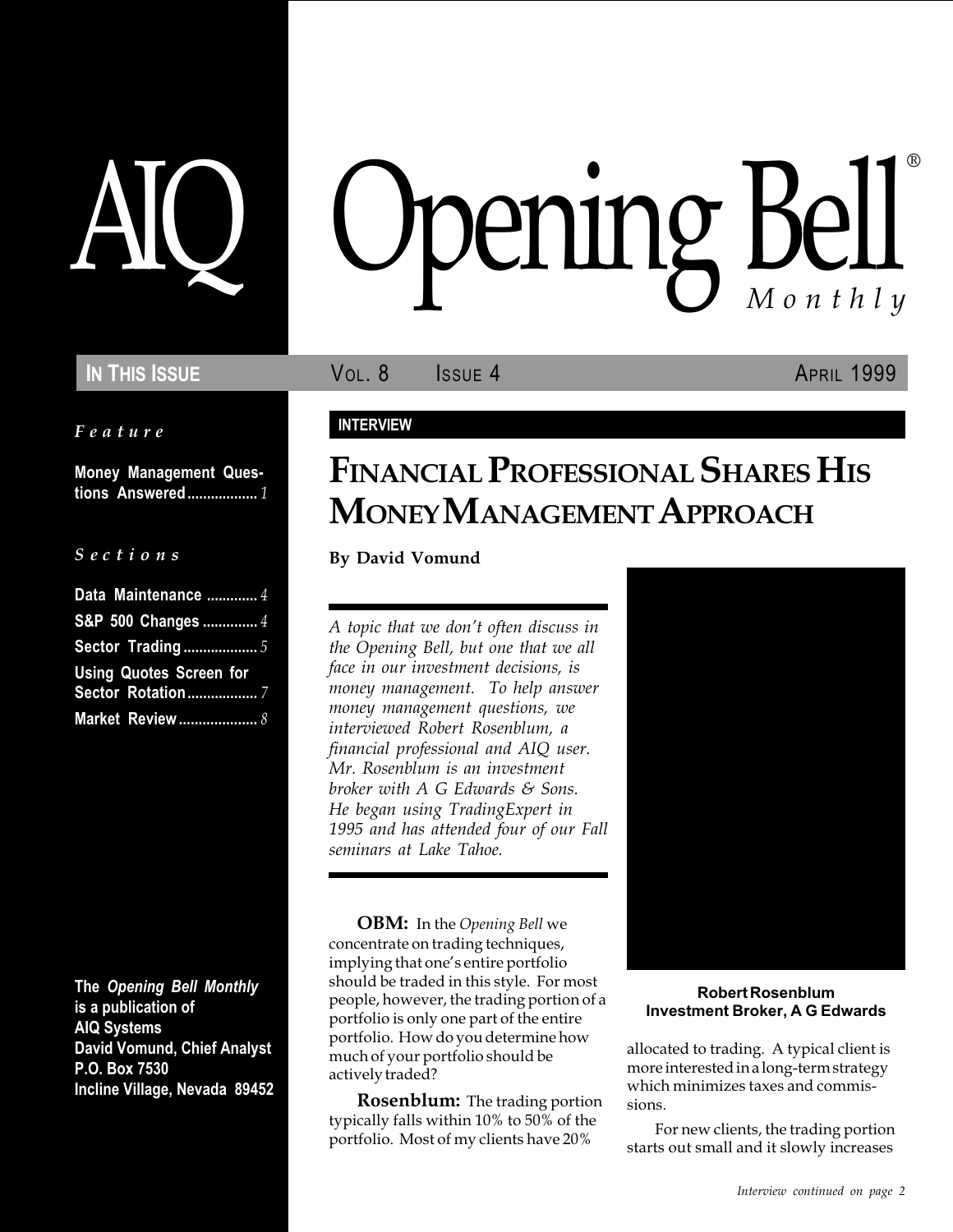#### INTERVIEW continued . . .

as they gain confidence in a more active approach.

**OBM:** It sounds like at least 50% of a portfolio should be held longterm.

**Rosenblum:** That's right. As a professional advisor I'd be uncomfortable advising people to move more than 50% of their equity positions to cash. Therefore, one-half of an equity portfolio is generally conservative even if the other half is aggressively managed. Also remember that we are talking about the equity portion of a portfolio rather than the entire portfolio.

**OBM:** How do you use TradingExpert to time the market?

Rosenblum: I market time differently than the traditional AIQ user. The market timing Expert Ratings are important but I add additional confirmation techniques to eliminate some of the short-term trades and whipsaws.

The MACD is one indicator that is used for confirmation but I use different settings depending on whether a buy signal or a sell signal is registered. For buy signals I use a MACD with the settings of 8-17-9. For

### PLEASE SEND CORRESPONDENCE TO:

Opening Bell Monthly G.R. Barbor, Editor P.O. Box 7530 Incline Village, NV 89452

AIQ Opening Bell Monthly does not intend to make trading recommendations, nor do we publish, keep or claim any track records. It is designed as a serious tool to aid investors in their trading decisions through the use of AIQ software and an increased familiarity with technical indicators and trading strategies. AIQ reserves the right to use or edit submissions.

For subscription information, phone 1-800-332-2999 or 1-775-831-2999. © 1992-1999 , AIQ Systems



"I market time differently than the traditional AIQ user. . . Expert Ratings are important but I add additional confirmation techniques to

sell signals the settings are 12-25-9.

Here is how the market timing works. Looking at the sell side, a

yellow caution flag occurs when there is a market Expert Rating downside signal of 95 or greater. For

confirmation, the MACD (12-25-9) eliminate some of the short-term trades and whipsaws."

needs to fall below its signal line and the Directional Movement Index must move below zero.

A red flag means a high risk of loss. This occurs when a market timing Expert Rating of 98 or greater is registered and the MACD and Directional Movement rules listed above are negative.

In addition, the 9-day ESA must cross below the 21-day ESA. When this occurs, we end new stock buying. We sell all losers with principal loss in excess of 20% and take some profits, most often selling half and keeping half of an equity position.

Looking at the buy side, a green

flag occurs when there is a market timing signal of 98 or greater confirmed by the MACD (8-17-9) and Directional Movement Index. When this occurs,

we quickly get all available cash in the market. The last buy signal came on October 15 and the system remained on a buy for the remainder of 1998 (see Figure 1).

Using the market timing model in this manner lowers return. The degradation is relatively small but the whipsaws are markedly reduced (the recent signals are shown in Figure 2).

**OBM:** Let's focus in on the trading portion of the portfolio. We've discussed several effective trading systems in the Opening Bell and how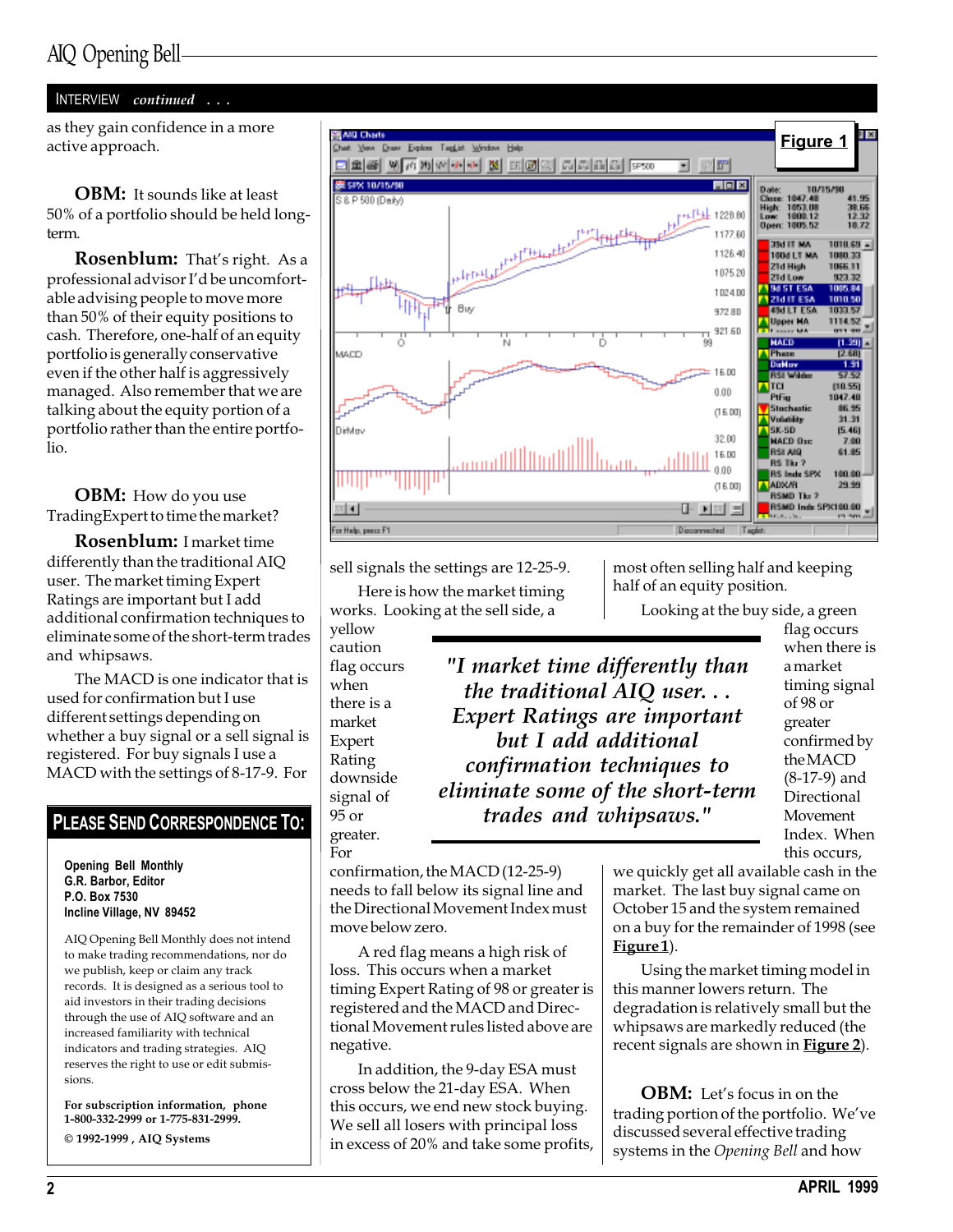#### INTERVIEW continued . . .

systems can be created in the Expert Design Studio module. How many trading systems should be used for the trading portion of a portfolio?

**Rosenblum:** That really varies with the size of the account. With \$50,000 you can effectively use two strategies. There is never a need to go beyond five or six strategies, even with million dollar accounts.

**OBM:** How many stocks are held in a trading strategy?

Rosenblum: Usually between 10 and 25, with an equal dollar weighting in each stock. Over the years, I've found that people can't take the volatility of most strategies that invest in less than 10 stocks.

**OBM:** That brings us to the emotional side of trading. When you talk to people new to trading, what advice do you give them to help with their success?

Rosenblum: I try to educate my clients so they understand that not every trade will work out well. I'm a sailboat racer and I use a sailboat analogy. There are ways of keeping



the wind at your back and not sailing into a storm.

These include using the AIQ market timing model, having stops set in place, and selling part of the portfolio when you have significant profits in a top-heavy market.

It is very important to maintain a



constant communication as well. I call clients often, especially when the market is falling. Most of my clients know my approach and are comfortable following it.

**OBM:** Most brokers simply follow the recommendations provided by their firms. You are in the minority in that you are doing your own analysis and are using TradingExpert. What advice would you give to other brokers who are considering incorporating TradingExpert into their business?

**Rosenblum:** The ability to do your own analysis is what can separate you from other brokers.

Clients find it comforting to know that there is some thought behind what you are saying. You can be confident in what you know and be able to own up to anything that you don't know. People find that comforting.

I do follow the work of the analysts at A G Edwards but I'll supplement it with my own analysis. I create "favorite lists." Favorite lists are

Interview continued on page 4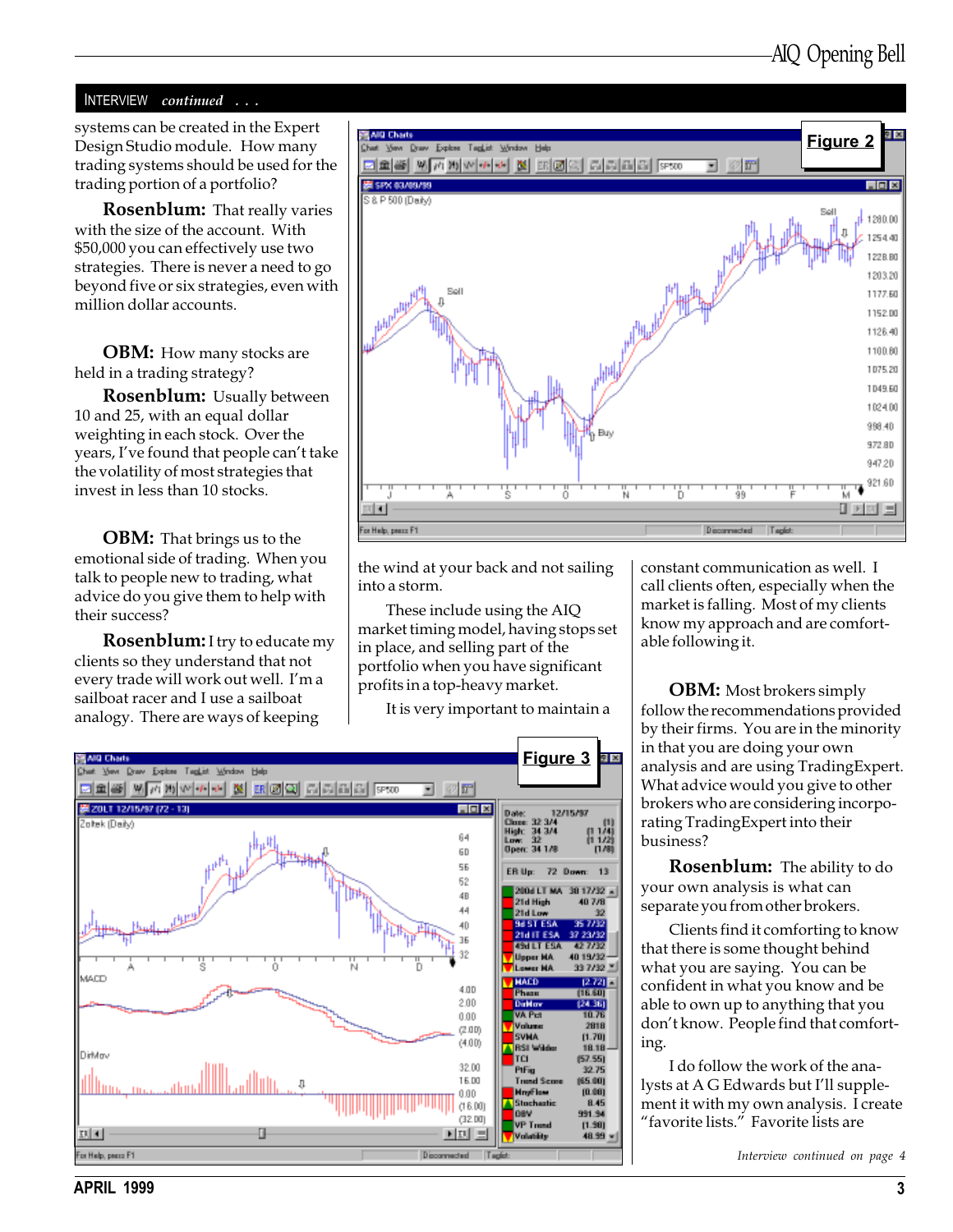## AIQ Opening Bell

you do on stocks?

| <b>INTERVIEW</b> continued                                                                                             |                                                                                              |
|------------------------------------------------------------------------------------------------------------------------|----------------------------------------------------------------------------------------------|
| stocks that are held by any of three<br>money managers that I track as well as<br>an A G Edwards focus list. These are | October 23 (Figure 3).                                                                       |
| the stocks that are closely tracked<br>rather than analyzing a large data-<br>base.                                    | <b>OBM:</b> Your input is very<br>valuable and thanks for sharing<br>with us. $\blacksquare$ |
| <b>OBM:</b> What type of analysis do                                                                                   | Robert Rosenblum can be                                                                      |

Rosenblum: The real benefit of AIQ is disaster control, so I'll focus in on the sell side. The strategy is the same as for market timing. A sell occurs when a MACD line with settings of 12-25-9 falls below the signal line and when the Directional Movement Index falls below zero.

Zoltek (ZOLT) was a stock that I traded in and out of several times. It had performed well in early 1997 but its MACD went negative in September, the DMI went negative in October, and the 9-day ESA crossed below the 21 day ESA on October 22. All three were negative so the stock was sold on

valuable and thanks for sharing it

reached at 800-332-2774.

#### Changes to S&P 500 Index and Industry Groups

The following are recent changes to the Standard & Poor's 500 structure:

Century Telephone (CTL) replaces Rubbermaid (RBD) and is added to the Telephone group.

(ACCOB) has changed its symbol to (RKY) and remains in the Beverage (Alcoholic) group

## Service Pack 2 Now Available

This Service Pack contains bug fixes and new features for TradingExpert Pro. To download the service pack from the internet, go to AIQ's Main Menu and select Help from the menu. Next, select Technical Support and Updates. That will launch a web page. On that page, click on TradingExpert Pro Service Pack 2.

The new Features from this service pack are:

- Zoom on real- time charts
- Secondary sorts on quotes page
- Four decimals displayed for mutual funds in the Profit Manager
- Real-time trendline breakouts

#### STOCK DATA MAINTENANCE

#### The following table shows past and future stock splits and large dividends:

| <b>Stock</b>       | Ticker      |     | Split/Div. Approx. Date | <b>Stock</b>           | Ticker      |     | Split/Div. Approx. Date |
|--------------------|-------------|-----|-------------------------|------------------------|-------------|-----|-------------------------|
| Lucent Technology  | LU          | 2:1 | 04/02/99                | AT&T Corp              |             | 3:2 | 04/16/99                |
| Office Depot       | <b>ODP</b>  | 3:2 | 04/02/99                | MiniMed Inc.           | <b>MNMD</b> | 2:1 | 04/19/99                |
| Motive Power Inds. | <b>MPO</b>  | 3:2 | 04/05/99                | <b>Wal Mart Stores</b> | WMT         | 2:1 | 04/20/99                |
| Doubleclick Inc.   | <b>DCLK</b> | 2:1 | 04/05/99                | St. Francis Capital    | <b>SFTR</b> | 2:1 | 04/20/99                |
| Sun Microsystems   | <b>SUNW</b> | 2:1 | 04/09/99                | Qucksilver Inc.        | ZQK         | 3:2 | 04/26/99                |
| Intel Corp         | <b>INTC</b> | 2:1 | 04/12/99                | Fisery Inc.            | <b>FISV</b> | 3:2 | 05/03/99                |
| Swift Transport    | <b>SWFT</b> | 3:2 | 04/12/99                |                        |             |     |                         |

#### Trading Suspended:

Fingerhut Cos. (FHT), Greyhound Lines (BUS), Hills Stores (HDS), Kimmins Corp (KVN), Kuhlman corp (KUH), LandCare USA (GRW), Microdyne Corp (MCDY), Oryx Energy (ORX), Reno Air (RENO), Rubbermaid Inc. (RBD), Waxman Inds (WAX)

#### Name/Ticker Changes:

Adolph Coors (ACCOB) to Coors-Adolph (RKY), Inland Steel Corp (IAD) to Ryerson Tull Inc. (RT), Newell (NWL) to Newell Rubermaid Inc. (NWL), Niagara Mohawk Power (NMK) to Niagara Mohawk Holdings (NMK), Philips Electronics (PHG) to Koninklijke Philips Electr. (PHG)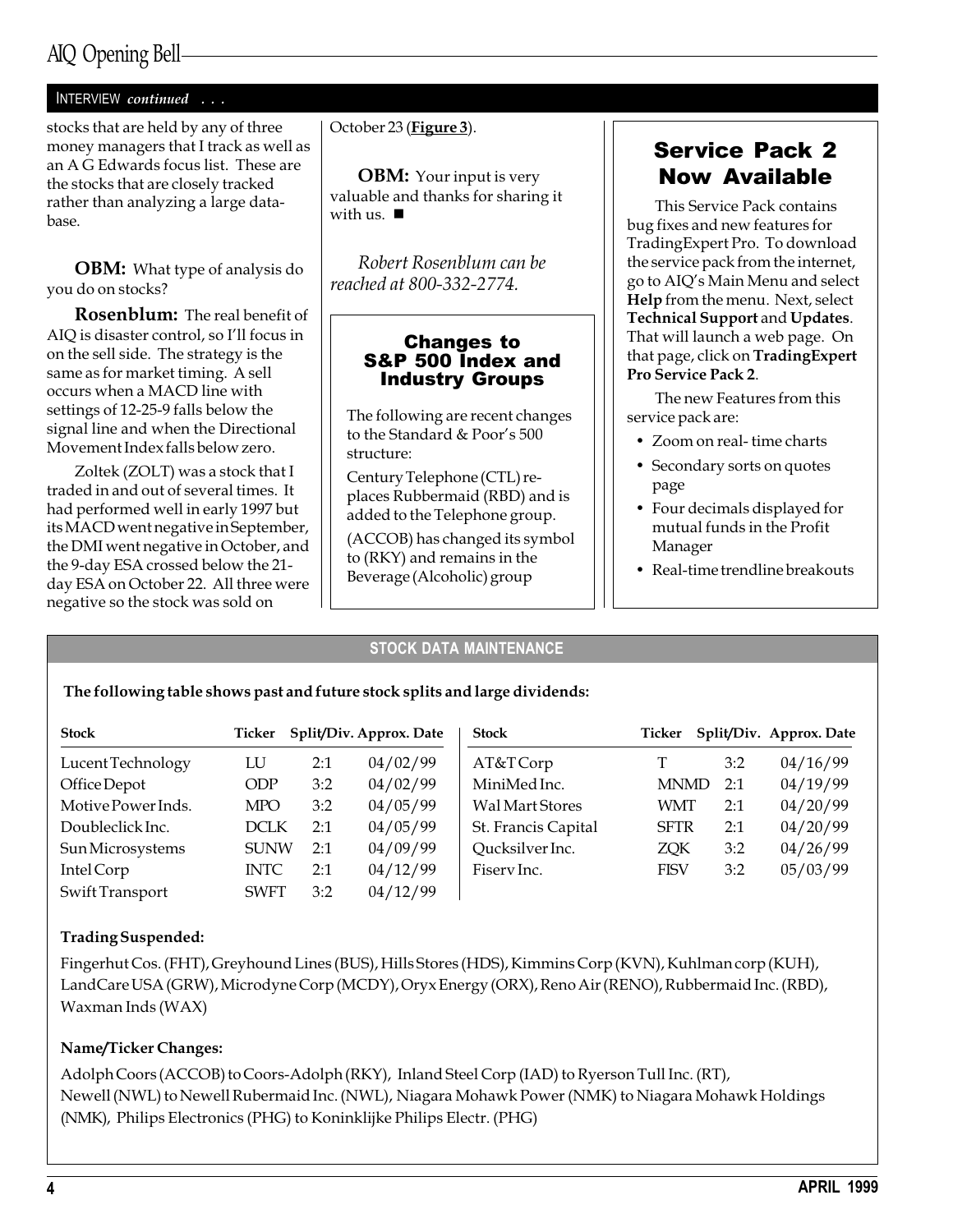#### SECTOR TRADING

# "CREATING A MARKET"  $-$ TRADINGEXPERT'S ADVANCED INDUSTRY **GROUP FEATURE**

DAVID VOMUND

ast month in the *Opening Bell*<br>
we discussed the new Select<br>
Sector SPDRs and demon-<br>
strated the benefits of creating surrowe discussed the new Select Sector SPDRs and demongate groups to help in the analysis of these new sector funds. Creating surrogate groups allows you to create price history for a new security or allows you to analyze volume statistics for securities such as mutual funds that do not have volume. In this article, we'll discuss an advanced industry group feature available in TradingExpert which allows you to build advance/decline data for industry groups. We call it "creating a market.

By David Vomund

In quick review, the American Stock Exchange recently created nine sector funds that trade on the AMEX

just like stocks. The securities are called Select Sector Spiders (SPDRs). The SPDRs only have four months of history so we created surrogate groups based on each sector's stock holdings. This allowed us to get several years of price history including volume statistics for the purpose of calculating volume-based indicators for analysis. The surrogate groups also allow us to use AIQ's Group Analysis report to help identify the rotation of the SPDRs as they move in and out of favor.

With our surrogate groups created, it is a very easy process to create market tickers for the SPDRs. A market is anything with price, volume, and breadth. Therefore, by creating a market, TradingExpert is able to calculate market breadth statistics for

| e MARKET<br><b>WPPGY</b><br>08/13/91<br>03/19/99<br>Waa Braua Pic<br>Strek.<br>ūC<br>-e san p<br>WWY<br>Wrigley Wni Jr Co.<br>NV.<br>03/19/99<br>Stock.<br>01/02/92<br><b>MRK</b><br><b>Xeros Corp.</b><br>Strek.<br>w<br>01/02/92<br>03/19/99<br>- ARTRAN<br>William Character<br><b>THE PART PT</b><br>Pincak<br>nr<br>ba w≤<br>HHULA 4-<br>83/19/99<br><b>New Market</b><br>YHC<br>- BROKERS<br><b>13/19/99</b><br>lσπ<br>-* DOMPUT<br>3/19/99<br>1월 24 원<br>-+ NTER<br>13/19/99<br>Market Symbol: XLKMKT<br>一步 防御用<br>13/18/99<br>- A REANK<br>13/19/99<br>Technology SPDR (Market)<br>Department<br>$-$ FRASIC<br>13/19/99<br>þäÉ<br>⊢÷ RBIO<br><b>EPIETYLEI</b><br>Market Breadth Date Source<br><b>N.R</b>                                                                                                                                                                                                                                                                                                                                                                                                                                                                                                                                                                                                                                                                                                                                                                                                |   |
|------------------------------------------------------------------------------------------------------------------------------------------------------------------------------------------------------------------------------------------------------------------------------------------------------------------------------------------------------------------------------------------------------------------------------------------------------------------------------------------------------------------------------------------------------------------------------------------------------------------------------------------------------------------------------------------------------------------------------------------------------------------------------------------------------------------------------------------------------------------------------------------------------------------------------------------------------------------------------------------------------------------------------------------------------------------------------------------------------------------------------------------------------------------------------------------------------------------------------------------------------------------------------------------------------------------------------------------------------------------------------------------------------------------------------------------------------------------------------------------------------------------|---|
| 13/19/99<br>$-$ FIDONS<br><b>MIS</b><br>13/19/99<br>-* RELECT<br>C. Download via telephone for the<br>靨<br>E<br>371833<br>-+ RENERG<br>371999<br>⊢⊕ RESERV<br>C. Compute from all stocks in List:<br>45E<br>$-$ FIFINAN<br>13/19/99<br>boci<br>⊢⊕ ЯНСАЯЕ<br>11/19/99<br>C Dangute from all stacks in Sector<br>bavi<br>$-$ FILEIS<br>13/19/99<br>ND<br>⊢÷ RRETAI<br><b>13/19/99</b><br><b>C</b> Dompute from all stocks in Exoust<br><b>MIKSPOR</b><br>×<br><b>GSN</b><br>13/19/99<br>⊢∲ RTEDH<br>NNI<br>⊢⊕ RTELE<br>13/19/99<br>la tri<br>$-$ FITRANS<br>3/19/99<br>NYA<br>Market Breadth Dates<br><b>BPARTMEN</b><br>⊢≑ TEDHI<br>Piloe ficker: [21.1]<br>-4 TED-12<br>banı<br>13/19/99<br><b>First</b> 03/22/89<br>Last MN/DO/YY<br>RU1<br>13/19/99<br>HO ASND<br><b>IV</b> Active<br><b>LODDNS</b><br><b>DEX</b><br>3.48/99<br>(First Diate is Computed)<br>SPX<br>13/19/99<br>⊢o™s<br>∟o csco<br>PH.<br><b>BUZINSA</b><br>-* UTILITY<br>09/19/99<br>WAL<br>OK.<br><b>Cancel</b><br>Help<br>2884<br>Noter.<br>RPT!<br>03/19/99<br>FSB<br><b>13/19/99</b><br>FST <sub>m</sub><br>03/19/99<br>Mutual Fund<br>Redex Consumer Products<br>12/04/98<br><b>RYCtK</b><br>ūC<br>03/19/99<br><b>RYTIK</b><br><b>Findex Technology</b><br><b>Mutual Fund</b><br><b>DC</b><br>04/23/98<br>03/19/99<br>ANEXICH<br>Amercian Eachange<br>Market<br>AN<br>03/19/99<br>05/06/83<br><b>TLES</b><br>Market<br>N٧<br>12/01/69<br>03/19/99<br>Dow Jones<br>0 DEXCH<br><b>BTC Eachange</b><br>ŨC<br>05/06/83<br>03/19/99<br>Market |   |
| 764 Tickett<br>For Help, peace F1                                                                                                                                                                                                                                                                                                                                                                                                                                                                                                                                                                                                                                                                                                                                                                                                                                                                                                                                                                                                                                                                                                                                                                                                                                                                                                                                                                                                                                                                                | ٠ |

a SPDR based on its stock holdings. This allows us to use breadth-based indicators such as the Advance/ Decline Line, Advance/Decline Indicator, Advance/Decline Oscillator, TRIN, and New High/New Low.

To demonstrate, we'll create a market for the Technology SPDR (XLK). In last month's Opening Bell, we created a surrogate group for this sector and used the ticker XLKSPDR. This surrogate group must first be created because it contains the listing of the Technology stock holdings.

The first step in building a market is to create a ticker symbol which will represent the market index. Go to the Data Manager application and click Ticker on the menu bar, then New to display the New Ticker dialog box. For the Technology market we will enter a ticker symbol called XLKMKT. To lower the odds of creating a market ticker symbol that is already in use (the same as an existing stock symbol), choose a ticker of at least 5 digits. Select Market and click OK.

In the New Market dialog box, fill in the Description field. In our example, we entered Technology SPDR (Market). Under Market Breadth Data Source, choose Compute from all stocks in Group and in the adjacent text box choose the group which corresponds to the market you are creating. In our case, we enter XLKSPDR, the surrogate group we created (March Opening Bell).

The final step in our market building process is to enter a ticker in the Price Ticker box. You can either type in the ticker symbol of the group or from the security itself. If you type in a surrogate group ticker symbol then it will plot the surrogate group with breadth and volume data. Since

Sector Trading continued on page 6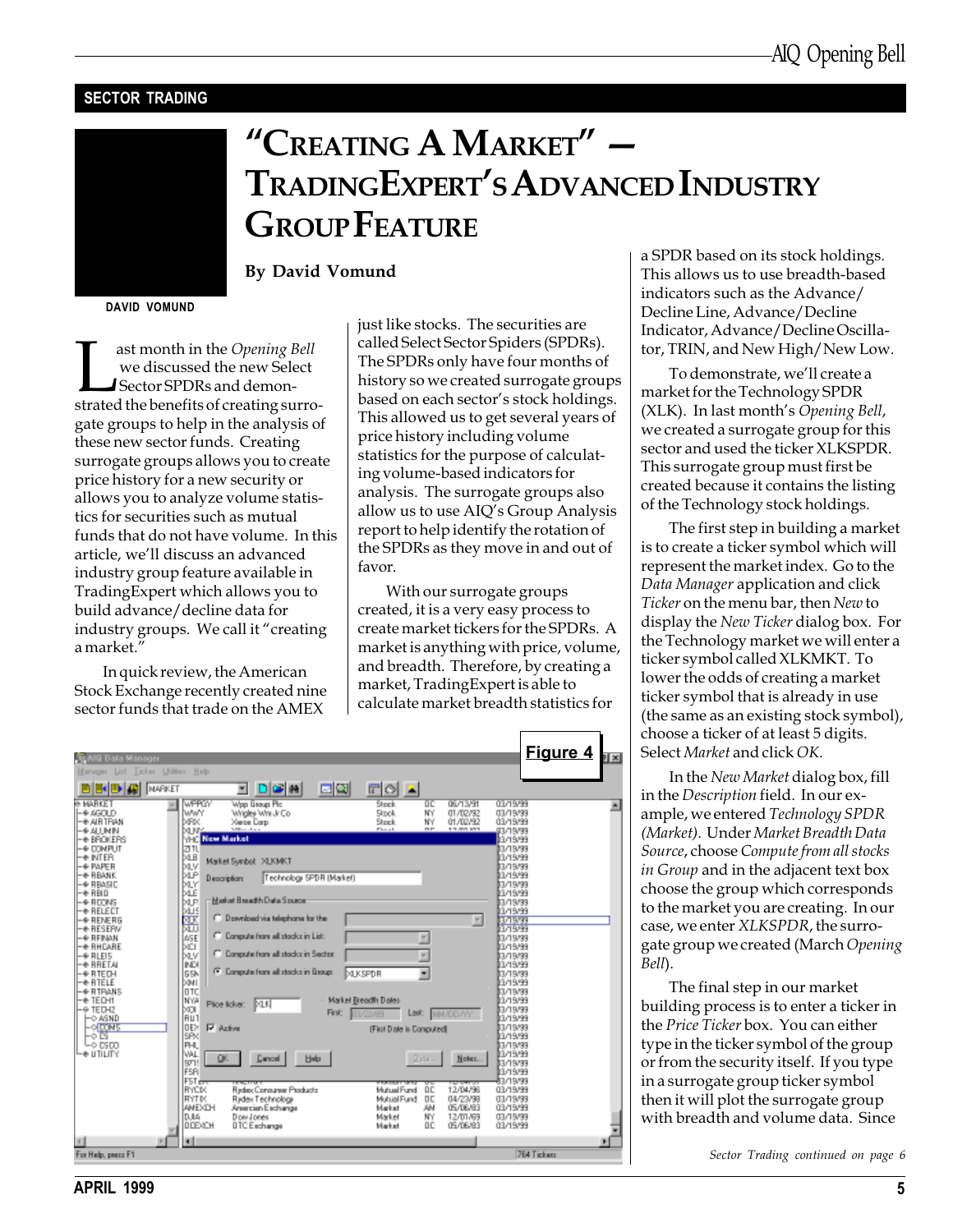## AIQ Opening Bell

#### SECTOR TRADING continued . . .

and close, we'll type in its actual ticker symbol (XLK) rather than its surrogate group ticker symbol. The Data Maintenance screen now looks like **Figure 4**. Click *OK* and compute the market.

**Figure 5** shows the newly calculated market, Technology SPDR (Market). The price plot shows the actual Technology SPDR. On the lower chart is the Advance/Decline Line, which is calculated based on the actual stocks held in the Technology SPDR. There is not much history for the SPDR so we are only charting three months of data but this is enough data to see the warning sign that came in January. Although the Technology SPDR moved higher for the entire month of January, its Advance/Decline Line hit its high early in the month and then continued to move lower. Few stocks powered the January rally. This ability to plot breadth data for the SPDR is an advantage TradingExpert users have over other traders.

A second advantage of creating a market is that the Expert Rating signals are improved. By creating a market, we can apply the same timing



model that is used for the overall market (ticker DJIA) to industry groups. In our example, we created a market for the SPDR sectors. These sectors do not yet have enough price history to make the Expert Ratings valid but by the end of the year we'll have the minimum eight months of



data that is needed and we will be able to apply the Expert Ratings.

Our focus in this article has been on the Select Sector Spiders but we can apply the same analysis to other securities as well. There is a new trading vehicle called the Nasdaq-100 Shares (QQQ), which tracks the Nasdaq 100 index. We created a market using the Nasdaq 100 index (NDX) and the 100 stocks that comprise the index. These stocks along with information on the Nasdaq-100 Shares can be found at www.nasdaq.com.

Figure 6 shows a chart of the Nasdaq 100 along with an Advance/ Decline Line based on the 100 shares that make up the index. The arrows represent the AIQ buy and sell signals of 95 or greater (with no confirmation). Remember, this is the same market timing model that is used for ticker DJIA. Over this time period, the signals are amazingly accurate.

Next month we'll test the accuracy of the AIQ signals and compare them to other Nasdaq market timing methods.  $\blacksquare$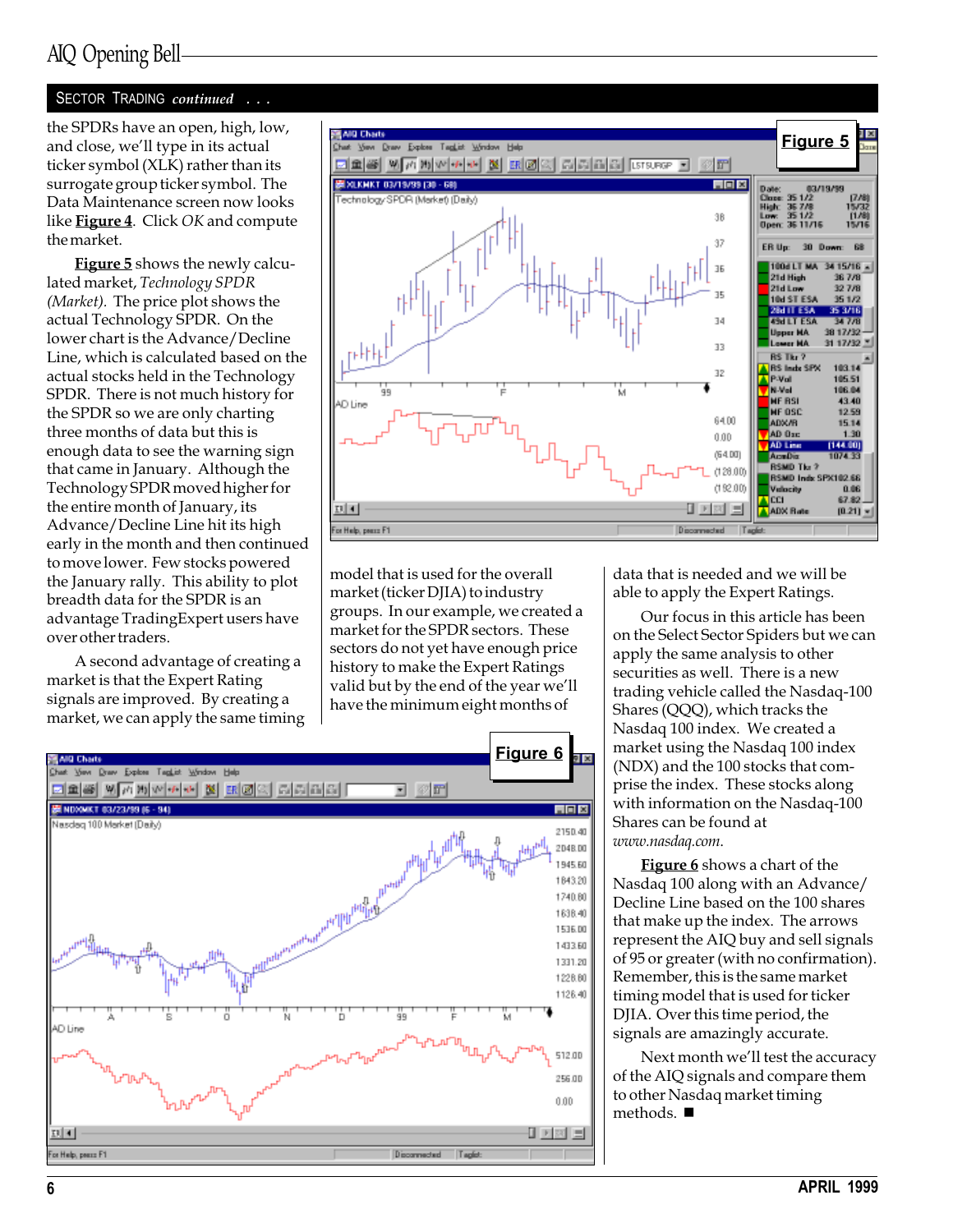#### SECTOR ROTATION

## FOLLOW SECTOR ROTATION WITH AIQ'S QUOTES SCREEN

TradingExpert Pro comes with a<br>Quotes screen that allows you<br>to get real-time or 20 minute<br>delayed quotes on stocks, indexes, Quotes screen that allows you to get real-time or 20 minute delayed quotes on stocks, indexes, futures, or options. There is no limit to how many quotes can be obtained, which allows investors to get a good feel for sector rotation during the trading day.

To follow sector rotation during the trading day, create separate sector files. To create a file, log onto the internet and go to AIQ's Quotes screen. Select File on the menu bar, then New. To enter tickers, select Ticker and then Add Ticker. You can type in a list of tickers by including a semicolon between each ticker. As an example, we created a file which contains the ten largest holdings for the Rydex Energy Service fund. We added the tickers by typing:

#### BHI;DO;GLM;HAL;NBR;NE;RIG; SII;SLB;WFT

Click OK to display quotes for all tickers in the file. To save the file, click File on the menu bar, then Save, and enter a file name for the sector. By creating several files that represent

| <b>Converges Canadian Address</b> and Quotes            |                                       |          |           |          |          |         | <b>Figure 7</b> | $\vert x \vert$       |
|---------------------------------------------------------|---------------------------------------|----------|-----------|----------|----------|---------|-----------------|-----------------------|
| File<br>Edit<br>View<br>Ticker<br>Connection<br>Help    |                                       |          |           |          |          |         |                 |                       |
|                                                         | P<br>$\mathcal{Z}^{\sharp}$<br>酽<br>Η |          |           |          |          |         |                 |                       |
| Headline<br>Date<br>Time<br>Item<br>$\overline{\nabla}$ |                                       |          |           |          |          |         | 를               |                       |
| $\triangle$ Ticker                                      | Description                           | Last     | Change    | High     | Low      | Bid     | Ask             | Class                 |
| BHI                                                     | <b>BAKER HUGHES INC</b>               | 23 11/16 | $+13/16$  | 23 15/16 | 227/8    | 235/8   | 23 3/4          | Stock                 |
| DO.                                                     | DIAMOND OFFSHORE                      | 31 3/16  | $+11/4$   | 31 7/16  | 30 3/8   | 311/8   | 31 1/4          | Stock                 |
| GLM                                                     | <b>GLOBAL MARINE INC.</b>             | 11 15/16 | $+7/8$    | 12       | 115/16   | 11 7/8  | 11 15/16        | Stock                 |
| <b>HAL</b>                                              | HALLIBURTON CO                        | 381/8    | $+7/16$   | 387/8    | 37 3/4   | 381/8   | 38 1/4          | Stock                 |
| <b>NBR</b>                                              | <b>NABORS INDS INC</b>                | 177/8    | $+7/16$   | 177/8    | 171/2    | 1713/16 | 1715/16         | Stock                 |
| <b>NE</b>                                               | NOBLE DRILLING CORP                   | 181/4    | $+9/16$   | 187/16   | 177/16   | 181/8   | 181/4           | Stock                 |
| <b>RIG</b>                                              | TRANSOCEAN OFFSH                      | 285/8    | $+113/16$ | 291/4    | 277/16   | 285/8   | 28 3/4          | Stock                 |
| SII                                                     | <b>SMITH INTL INC</b>                 | 40 9/16  | -1.3/16   | 431/2    | 39 13/16 | 401/2   | 405/8           | Stock                 |
| <b>SLB</b>                                              | <b>SCHLUMBERGER LTD</b>               | 593/8    | $+13/8$   | 59 15/16 | 581/8    | 595/16  | 591/2           | Stock                 |
| WFT                                                     | WEATHERFORD INTL I                    | 277/8    | $+3/4$    | 28 3/16  | 27       | 27 3/4  | 27 15/16        | Stock                 |
|                                                         |                                       |          |           |          |          |         |                 |                       |
| $\blacksquare$                                          |                                       |          |           |          |          |         |                 | $\blacktriangleright$ |
| Ready                                                   |                                       |          |           |          | nt24     |         | Connected       | h                     |

industry sectors, you can get a good feel for which sectors are performing well and which are lagging. To open a file, simply select File and Open and then select the appropriate file. On most days there will be some sectors

|                               |                                   |                                            |           |          |          |           |                   | Figure 8  |       |
|-------------------------------|-----------------------------------|--------------------------------------------|-----------|----------|----------|-----------|-------------------|-----------|-------|
|                               |                                   | electronics.QUO - Realtime News and Quotes |           |          |          |           |                   |           | ⊐l×l  |
| Edit<br>File                  | View                              | Ticker<br>Connection                       | Help      |          |          |           |                   |           |       |
| اتت                           |                                   | P                                          |           |          |          |           |                   |           |       |
|                               | $\mathcal{C}^{\Phi}$<br>$\boxdot$ | 酽                                          |           |          |          |           |                   |           |       |
| $\overline{\phantom{a}}$ Item | Date                              | Time                                       | Headline  |          |          |           |                   |           | Ē     |
| $\triangle$ Ticker            |                                   | Description                                | Last      | Change   | High     | Low       | Bid               | Ask       | Class |
| <b>AMAT</b>                   |                                   | <b>APPLIED MATLS INC</b>                   | 5713/16   | $-31/4$  | 601/4    | 571/4     | 57 3/4            | 57 13/16  | Stock |
| <b>EMC</b>                    |                                   | E M C CORP MASS                            | 1227/16   | $-15/8$  | 1255/16  | 121 11/16 | 122 3/8           | 1221/2    | Stock |
| <b>INTC</b>                   |                                   | <b>INTEL CORP</b>                          | 116 11/16 | $-11/4$  | 121 1/8  | 1165/8    | 116 11/16 116 3/4 |           | Stock |
| <b>LLTC</b>                   |                                   | LINEAR TECHNOLOGY                          | 501/16    | -17/16   | 51 3/4   | 50        | 50                | 501/16    | Stock |
| MOT                           |                                   | MOTOROLA INC                               | 74 3/4    | $+27/16$ | 77 3/8   | 71 13/16  | 74 11/16          | 7413/16   | Stock |
| <b>MXIM</b>                   |                                   | <b>MAXIM INTEGRATED</b>                    | 501/8     | -15/16   | 51 1/8   | 49 9/16   | 501/8             | 50 3/16   | Stock |
| <b>SEG</b>                    |                                   | SEAGATE TECHNOLOGY                         | 271/2     | $+1/2$   | 277/8    | 26 3/4    | 271/2             | 279/16    | Stock |
| <b>SLR</b>                    |                                   | SOLECTRON CORP                             | 46 15/16  | $-5/16$  | 47 15/16 | 467/8     | 4677/8            | 471/8     | Stock |
| <b>TXN</b>                    |                                   | <b>TEXAS INSTRS INC</b>                    | 965/16    | $-29/16$ | 99 11/16 | 961/4     | 961/4             | 96 3/8    | Stock |
| $\left  \cdot \right $        |                                   |                                            |           |          |          |           |                   |           | ▸     |
| Ready                         |                                   |                                            |           |          |          | nt24      |                   | Connected |       |

where nearly every stock is increasing and some sectors where almost every stock is decreasing.

A good example is March 26, a day when the market was mostly unchanged. Our file containing the ten largest holdings in Rydex's Energy Service fund showed nine of the ten stocks moving up (**Figure** 7). This bullish movement is easy to see on your screen as the Change column displays positive price moves in green. (You can rearrange columns by dragging and dropping.)

In contrast to the advancing Energy Service sector, **Figure 8** shows the largest holdings from the Rydex Electronics fund. Whereas the energy stocks were increasing, the electronics stocks were moving lower. All but two stocks moved lower on the day. On your screen, stocks moving lower are shown in red.

Daily monitoring of the Quotes page serves as a good source of information on sector movement throughout the trading day. The importance of group rotation in stock selection is clearly demonstrated.  $\blacksquare$